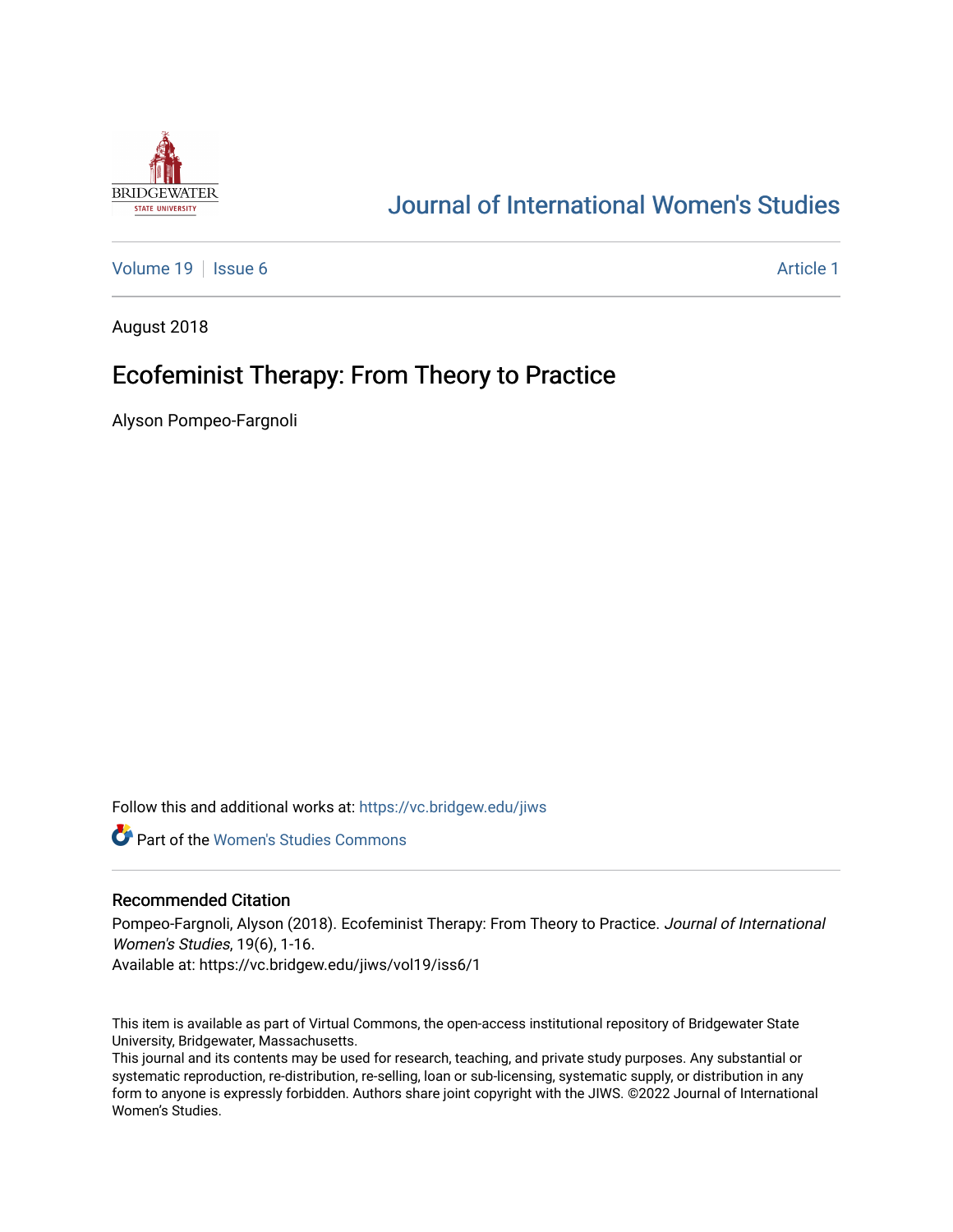#### Pompeo-Fargnoli: Ecofeminist Therapy: From Theory to Practice

This journal and its contents may be used for research, teaching and private study purposes. Any substantial or systematic reproduction, re-distribution, re-selling, loan or sub-licensing, systematic supply or distribution in any form to anyone is expressly forbidden. ©2018 Journal of International Women's Studies.

# **Ecofeminist Therapy: From Theory to Practice**

By Alyson Pompeo-Fargnoli<sup>[1](#page-1-0)</sup>

### **Abstract**

This article establishes a basis for an ecofeminist approach to counseling and therapy by reviewing the roots, theoretical foundations, related conceptual frameworks, and context of ecofeminism. It suggests a rationale and guidelines for adopting an ecofeminist perspective in the helping professions, and describes how it can be applied in various settings with diverse client populations.

*Keywords:* Ecofeminism, eco-psychology, therapy

#### **Introduction**

 $\overline{a}$ 

Feminism has long been concerned with social injustices resulting from an entrenched patriarchal system that devalues women and other marginalized groups. *Ecopsychology* represents an attempt "to reexamine the human psyche as an integral part of the web of nature" (Brown, 1995, p. xvi), citing our separation from nature as a major cause of psychological disorders and human suffering. *Ecofeminism* is based on the premise that "both person and planet are threatened by the same enemy" (Roszak, 1979, p. 32)—a toxic mindset of domination and control that degrades both women and the environment. By offering an alternative theoretical framework that integrates the concepts and principles of ecopsychology with those of feminism, ecofeminism problematizes and seeks solutions to the critical issues that confront human beings personally and on a global basis. Ecofeminist therapy thus adopts and integrates perspectives, strategies, methods, and practices from ecotherapy (applied ecopsychology) and feminist therapy.

This work will provide a solid understanding of Ecopsychology and its historical background and context. Ecotherapy will then be detailed as it applies the insights and principles of Ecopsychology to the practice of therapy. It is also integral to include a Feministic perspective, as this can be found at the base of the entire Ecofeminist perspective. Within specific applications of such an Ecofeminist perspective, the relation to the practice of therapy will be discussed by focusing an in-depth look into Ecofemnist Therapy. Finally, a case study will demonstrate how identification with natural phenomena and the development of ecological mindfulness can lead to psychological breakthroughs in the course of Ecofeminist Therapy.

<span id="page-1-0"></span><sup>1</sup> Dr. Alyson Pompeo-Fargnoli has over 10 years of experience in clinical counseling practice, and currently teaches future counselors in her role as an assistant professor at Monmouth University in New Jersey, USA. She is a nationally certified counselor and licensed professional counselor. She has served as an invited guest reviewer for the Journal of Ecopsychology, as well as for proposals of the American Counseling Association national conference. Her articles and book chapters have focused on current counseling topics and issues, counselor ethical awareness, and counselor supervision and development. She has presented at numerous national, regional, and state professional conferences.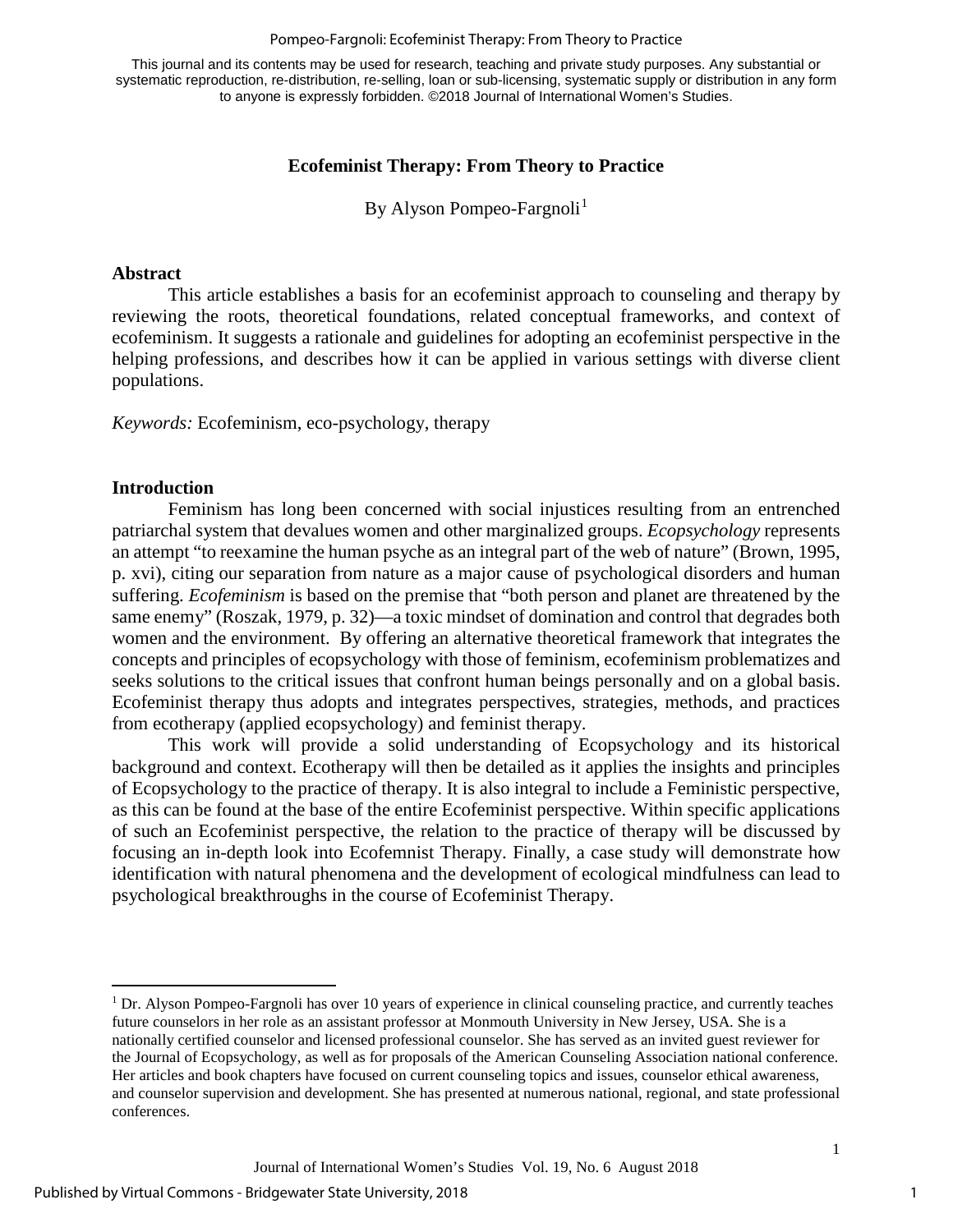### **Ecology, Deep Ecology, and Ecopsychology**

"The first law of ecology is inexorable: everything is related to everything else" (Bernard & Young, 1997, p. 187). Ecologists see the world as a web of interconnected relationships, each thing affecting everything else, in large or small ways, whether we are immediately aware of it or not. This implies that a profound sense of responsibility should accompany our actions because, ultimately, whatever we do affects the web of life in which every living thing is embedded.

An influential movement called deep ecology (Devall & Sessions, 1985; Naess, 1973) considers humans to be co-equal with other living species in this web and argues for a biocentric ethic to replace the anthropocentric (human-centered) worldview that grants people a privileged status that is unwarranted and destructive (Scarce, 1990). The mistaken belief in the supremacy of human beings and their superiority to all other forms of life lies at the root of environmental exploitation (Roszak, 1992). In accordance with this belief, deep ecologists advocate a paradigm shift to biological egalitarianism—recognition of the intrinsic worth of everything in nature—in order to restore ecological harmony to the world (Salleh, 1984). The radical restructuring of human society on the basis of equality and biophilic mutuality (the interdependence of all living things) is a significant point of convergence between deep ecology and ecofeminist theory (Ruether, 1994 & 1995).

Ecopsychology represents a revolutionary departure from mainstream psychology as it seeks to redefine the self and sanity within an environmental context. Although Bronfenbrenner's acclaimed bioecological theory (Bronfenbrenner & Ceci, 1994) takes into account many of the environmental dimensions that affect an individual's development, his model is limited to addressing the purely cultural structures called the microsystem, mesosystem, exosystem, and macrosystem. Bronfenbrenner's theory is a significant contribution to counseling in that it identifies and describes microsystems (such as family and school), the relationships among microsystems called the mesosystem, the exosystem which consists of indirect influences on development, and the macrosystem which includes the norms and attitudes of the larger culture. Thus, Bronfenbrenner confines his analysis to the interaction of human-created systems as a way of helping counselors to understand the intricate and complex cultural forces in their clients' lives.

Ecofeminist theorists similarly value and agree with the systemic emphasis of Bronfenbrenner's model but would argue that it omits the very system that is vital to human culture and the sustenance of life itself - the natural world. Furthermore, it is important to include nature in a systems model of development and counseling because an individual's physical, emotional, and spiritual health and well-being is greatly affected by a person's relationship to nature. Thus, an ecofeminist approach to counseling expands developmental theory by focusing on restoring the human-nature connection that is often disrupted.

"If psychosis is the attempt to live a lie, the epidemic psychosis of our time is the lie of believing that we have no ethical obligation to our planetary home" (Roszak, 1992, p. 14) and that our separate, bounded, masterful selves are or can be disconnected from the earth. Thus, ecopsychologists trace the source of modern psychological discontent and distress to human beings' estrangement from nature: "When we forget that we are embedded in the natural world, we also forget that what we do to our surroundings we are doing to ourselves" (Suzuki, 1999, p. 179). Remembering, then, means understanding the self as ecological (*a part of* nature) rather than egological (*apart from* nature). For both ecopsychologists and deep ecologists, mental health is predicated on the development of an ecological consciousness, i.e., a new understanding of self as part of the entire biosphere.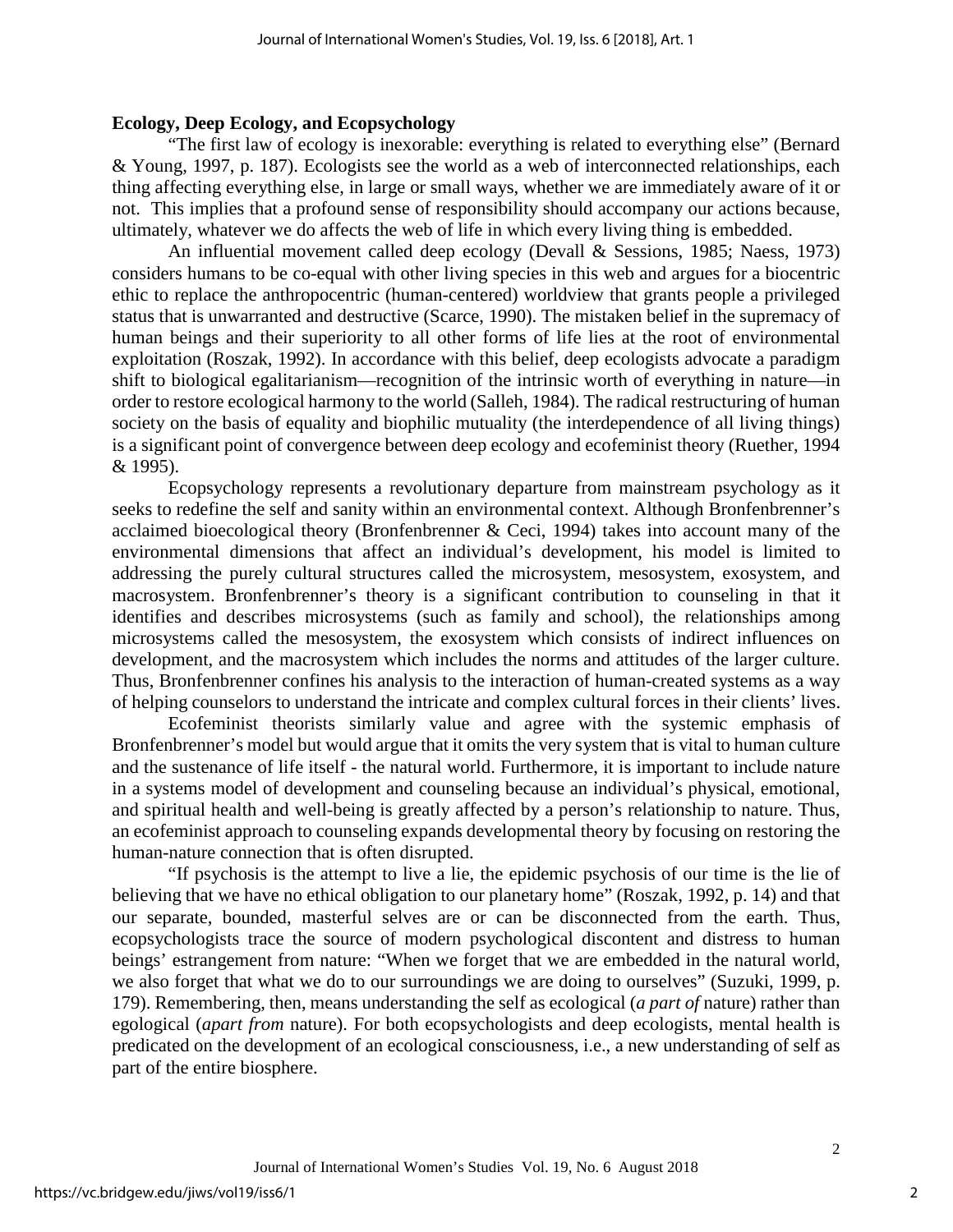# **Eco-Perspectives and the Well-Being of Children**

Richard Louv's landmark book, *Last Child in the Woods* (2005), reinforces and amplifies the work of ecopsychologists by applying their ideas to children. Louv agrees that disruptions in humans' relationship with the natural world damages our psychological and emotional well-being as well as our relationships with each other and with ourselves, leading to presenting problems that counselors are so familiar with, such as addictions, depression, anxiety, and eating disorders. In fact, Part II of his book discusses why a connection to nature is necessary for not only youth, but everyone. Louv, however, posits that it is the children of this highly technological age who are affected by an even sharper disconnection from nature than was experienced by adults. He sees current generations pulling away from nature, drawing the demarcation line at the baby boom generation. In other words, people in their 40s or older, who grew up before the full impact of the technological-electronic revolution, had more opportunity to experience nature than subsequent generations, creating what Louv refers to as "nature deficit disorder" throughout the pages of his book (Louv, 2005).

Egan (2006) speaks to this loss by using sidewalks as a symbol of our detachment from each other and from nature:

We've forgotten the joy of roaming and that driving our kids everywhere won't keep them safe...When I was little, no parade of mothers waited in idling automobiles to cart their kids' home...Sidewalks are becoming nostalgic artifacts of a time before three or four car families. To me, their absence represents disturbing changes in the way we connect to one another—and the habits, values and capacities we bequeath to our children (p. 21).

Louv identifies and describes several of those changes that have contributed to disrupting the child's bond with nature:

- fear fed by hyped, incessant media reports of crime (abducted children, murders, etc.), dangerous weather, natural disasters (tornadoes, storms, fires, etc.), and implications that nature is the enemy
- disappearing open spaces; enclosure of the commons
- addiction to electronic toys and TV which are perceived as safer than the outdoors where all manner of dangers lurk)
- structured play with purchased toys (objects)
- competition-driven early schooling and academic pressure

Nevertheless, a growing body of research is documenting the salubrious effects of spending time in natural settings and engaging in unstructured play: improved academic performance, engagement in learning, creativity, and a central element of executive function—self-regulation (the ability to control emotions and behavior, resist impulses, and exert self-control and discipline). Studies have revealed that exposure to nature helps protect the psychological well-being of children: enhanced body image, skills in problem-solving, critical thinking, decision-making, and conflict resolution (Chawla, 1998; Kellert, 2002). Studies such as these, as well as parents' observations of their children's emotional, physical, and behavioral difficulties (obesity, juvenile diabetes, attention deficit disorders, depression, heart and circulatory problems, etc.), have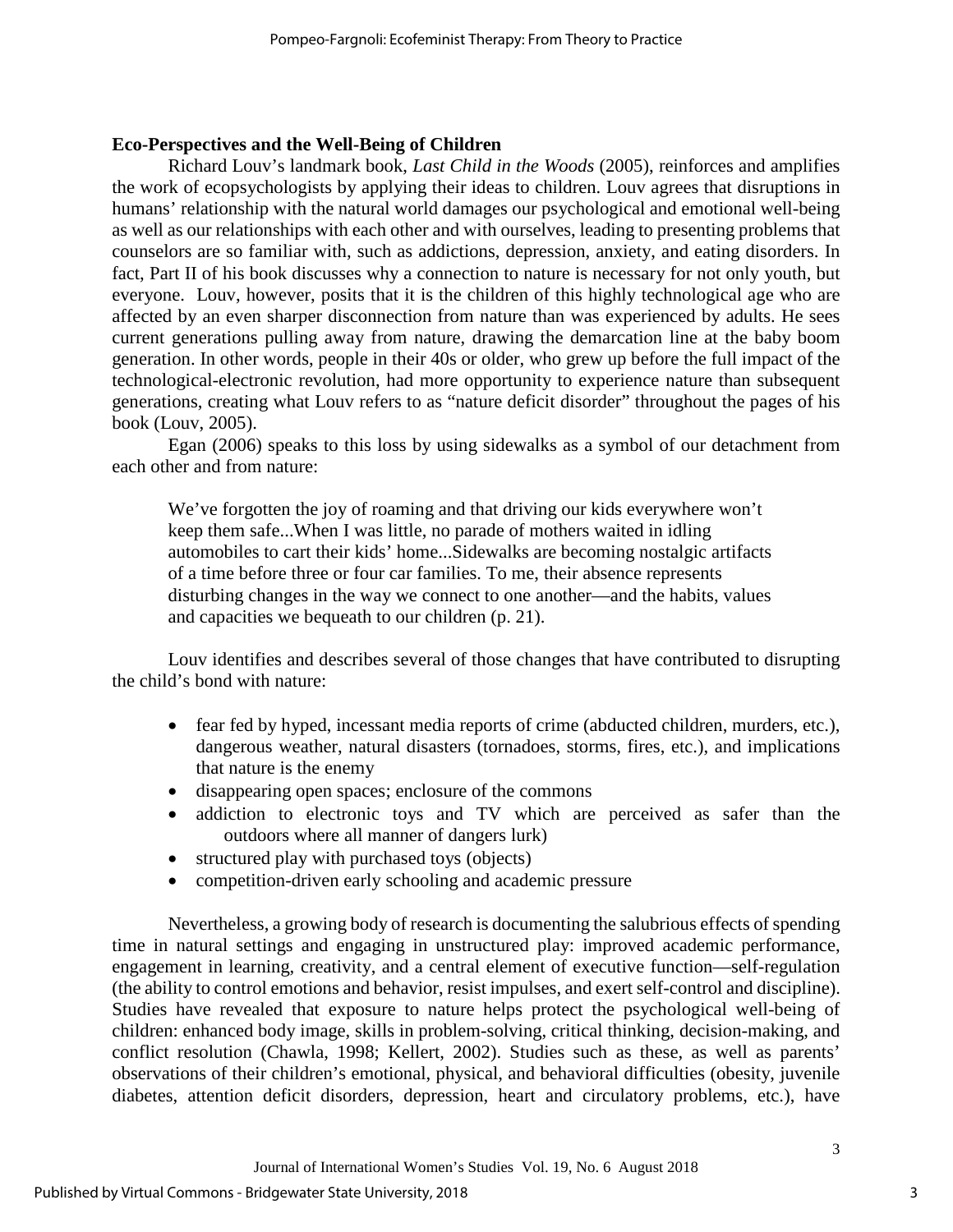prompted movements to ameliorate the deleterious effects of "nature deficit disorder." Parents promoting "No Child Left Indoors," "Reviving Recess, the 4th R," and "Race to Nowhere" recognize that healthy and wholesome human development is inextricably linked to their children's relationship with the natural environment (Louv, 2005).

### **Ecotherapy: Applied Ecopsychology**

Many of our problems—emotional, physical, economic, spiritual—arise from the fact that we do not live in harmony with the world. And this world includes not only the human world known as society, but also the natural world known as the environment—the biosphere and other species of living beings with which we share this planet earth, our only home. Ecotherapy applies the insights and principles of ecopsychology to the practice of therapy. "Ecotherapy seeks to heal persons by healing the earth—and vice-versa" (Clinebell, 1996, p. xxii). It is based on the premise that "as we learn to assault the natural world around us, we learn to assault our inner nature, and vice versa. The hurt from this assault feeds our disorders" (Cohen, 1997, p. 154). Sanity, the health of the psyche, is dependent upon our reconnecting with and caring for the natural world we are part of. And "because the relationship between self and the world is reciprocal,...as we work to heal the Earth, the Earth heals us" (Macy, 1991, p. xii). To be ecologically conscious means that one considers the healing of people and the healing of the planet as inextricably linked: human beings desperately need meaningful contact with nature just as the planet needs the reverential care of people. Such reciprocity becomes the model for other relationships in which we participate, replacing those based on dominance, control, and subjugation.

Ecotherapists direct their efforts at healing the alienations that produce damaging relationships at all levels—alienation from one's own body, from parts of one's self, from other persons, and from nature. Clinebell (1996) points out that Jungian ecopsychologists such as Hillman have proposed that therapists can help their clients restore union and harmony with the natural world by "prescribing nature" (p. 45) as part of therapy. Roszak (1992) agrees, claiming that a few calm hours in a natural setting can "restore the spirit and may produce more insight into our motives and goals than the best labors of the professional analyst" (p. 310).

Clinebell (1996) offers many examples of the methods ecotherapists use in their work: ecological consciousness-raising, story-telling, gardening, ecological retreats, imaging, dreamwork, eco-alienation resolution, eco-bonding, grief-work, wilderness therapy, pet and animal therapy, projective methods, rituals, restoration projects, and horticultural therapy. He proposes an ecotherapy model called "the ecological circle" composed of three dimensions: upreach, inreach, and outreach. Upreach, or "ecological spirituality," (p. 63) means becoming aware of the transcendent, spiritual quality and creative power inherent in nature. Inreach (being "nurtured by nature") is the opening of one's self to the life-giving, life-sustaining, healing properties of the biosphere and gratefully and intentionally allowing them to nurture us. Outreach (nurturing nature) refers to active involvement in efforts to heal the earth and care for its creatures.

#### **Feminism(s)**

The rich and varied body of feminist theory that has emerged over the last several decades clearly shows that "feminism is not a monolith" (Shulman, 1982, pp. 32-33) but "a mosaic in which many parts fit together to form a continuous whole" (Langer, 1996, p. 25). Although it is beyond the scope of this article to elaborate on the different types of feminism spawned by the women's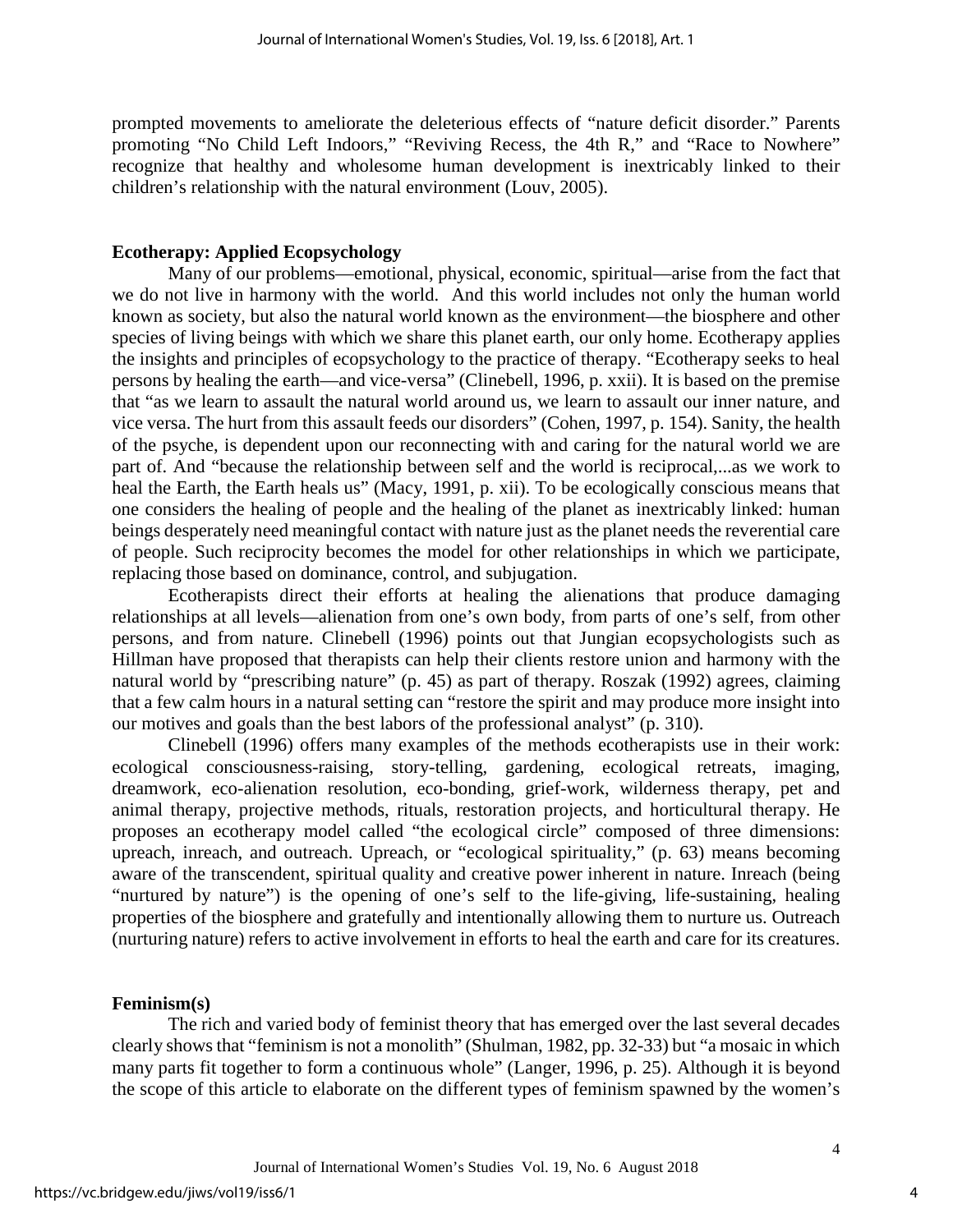rights movement, it is worth noting how liberal feminism, radical feminism and feminist spirituality have influenced the development of an ecofeminist perspective.

Perhaps the most widely accepted notion of feminism arose from the stream of thought known as liberalism (Eisenstein, 1983, p. xv). "Liberal feminism endorses a highly individualistic conception of human nature" (Warren, 1987, p. 8) and is concerned primarily with securing equal rights for women and access to the same opportunities in society as men. By and large, liberal feminist objectives focus on eliminating discrimination so that gender does not prevent women from getting a fair share of the socio-economic pie. Liberation is seen largely in terms of success within the established order and can be achieved by removing the legal, social, and political barriers to full participation in the public sphere. In contrast to liberal feminism, radical feminism problematizes the culture at a deeper level. For radical feminists, true liberation for women is dependent upon obliteration of the patriarchal system that oppresses them (Tong, 1998). Their ultimate goal is not entry into the system, but transformation of the system. Metaphorically speaking, if the pie itself is poisoned, then getting a fair share of it only makes you sick. (Ecofeminists would point out that a literal parallel to the metaphor of a toxic society is the *actual*  contamination of much of the environment.) Because it sees "all existing religions as irrevocably cast in a patriarchal mold" (King, 1989, p. 119) that marginalizes women, the feminist spirituality movement rejects traditional religious doctrines that locate the sacred in "some distant father-god" (Spretnak, 1993, p. 189) and seeks instead new forms of spirituality, rooted in a sense of the earth's sacredness, that will bring about peace, non-violence, and ecological harmony.

Ecofeminism can be understood in relation to these three versions of the feminist gestalt (liberal, radical, and spirituality). While it does not categorically reject liberal feminist goals of full and equal participation in society, it is like radical feminism in that it would use this access to bring about fundamental change in society's institutions and values. "The 'liberation of women' cannot be seen as simply the incorporation of women into alienated male styles of life, although with far fewer benefits, for this simply adds women to the patterns of alienated life created by and for men" (Ruether, 1994, p. 265). Although there is diversity among ecofeminists as to which aspects of feminist spirituality and radical feminism they choose to emphasize, it is clear that these two perspectives have "shaped both the political context and the analytical approach of ecofeminism" (Sandilands, 1999, p. 14) and that it incorporates major elements of both.

The unique contribution of ecofeminism is that *it enriches and extends both the ecological ethic as well as the feminist imperative* by elaborating upon the "interrelations among self, societies, and nature" (Birkeland, 1993, p. 18). By problematizing the male-centered or androcentric culture in relation to the entire natural world, *ecofeminism takes deep ecology beyond its critique of anthropocentrism and it takes feminism beyond the quest for social justice alone.* By doing so, ecofeminism is both deeper and broader than what we think of as either feminism (particularly liberal feminism) or ecology (even deep ecology). It shares with ecopsychology a robust and rigorous critique of the dysfunctional value system of androcentric society and a commitment to healing the wounds caused by humans' alienation from nature.

### **Feminist Therapy**

"Feminist therapy may be considered revolutionary for psychology because it insists that internal change is not enough" (Unger & Crawford, 1992, p. 605). Although consensus regarding what constitutes feminist therapy is still evolving, various writers have proposed key elements that they believe are essential to its practice. According to Hill and Ballou (1998), a collaborative stance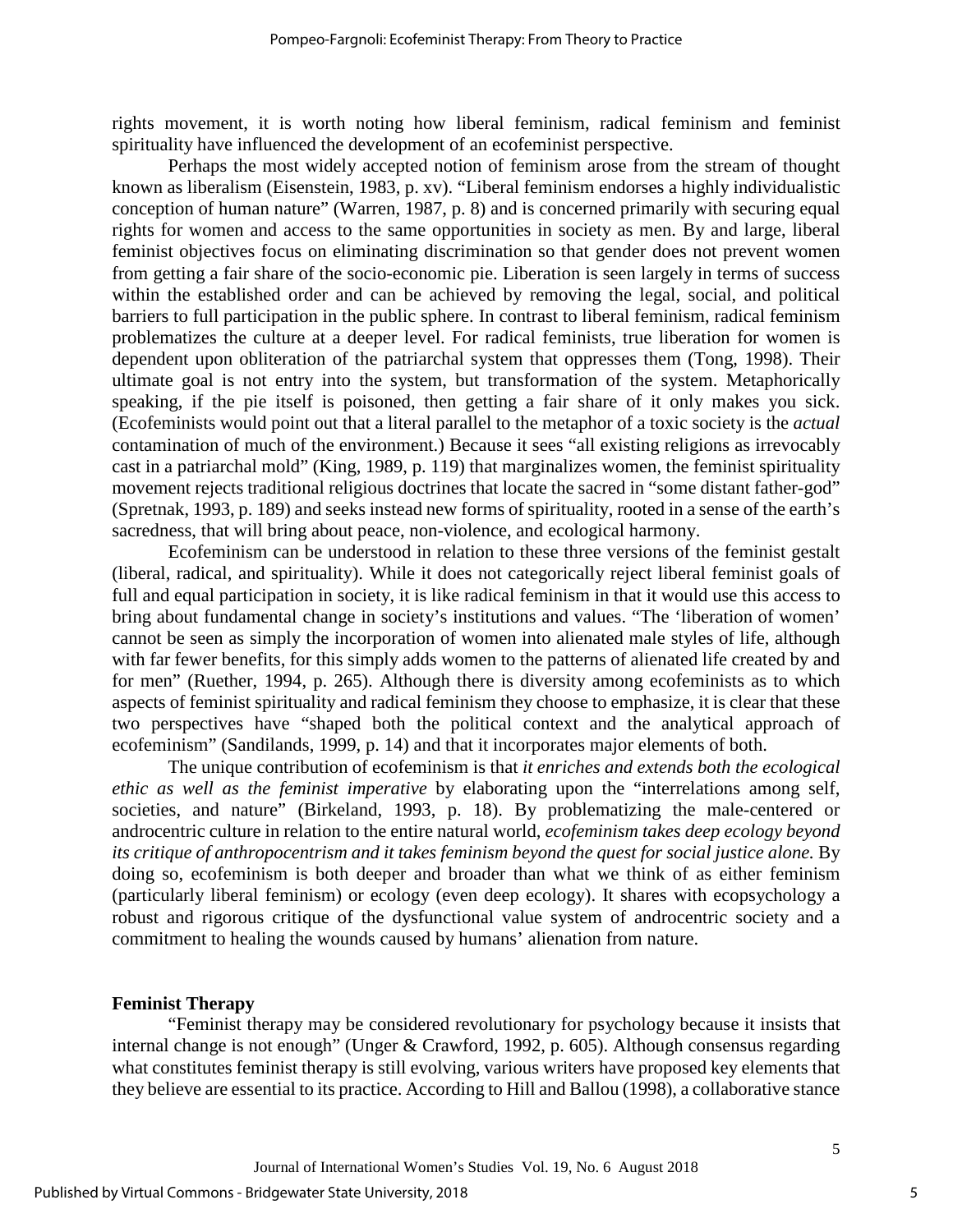that shares power with the client is essential and can be accomplished by inviting clients to ask questions and give feedback to the therapist, by self-disclosing (when appropriate), and by explaining how therapy works. It is also important to acknowledge the external causes of distress and to distinguish them from psychic causes; to honor the reality of clients' experiences; to work for social change; and to make an integrated analysis of the various types of oppression that clients face (Pompeo-Fargnoli, 2017).

Israeli & Santor (2000) see four components as fundamental to feminist therapy: consciousness-raising; social and gender role analysis; resocialization and social activism; and the evaluation of therapeutic effectiveness. McLellan (1999) posits that feminist therapy revolves around four central issues: a social/political rather than a personal/individual philosophy; oppression as the cause of emotional and psychological distress; the need to demystify (recognize and name) the oppressive forces in clients' lives; and real and lasting therapeutic change that serves justice rather than merely helping clients adjust to the status quo.

Collins (2002) cites Brown and Brodsky's study (1992) that identifies six core principles that inform the work of feminist therapists:

- valuing diverse and complex experiences
- focusing on power dynamics in relationships (starting with the therapist-client relationship)
- attending to both intrapsychic and contextual factors
- relying on empirical data produced by feminist scholarship
- valuing both healthy autonomy and relational competence for all adults
- seeing therapy's goals as both intrapsychic change and changed perspective on the external (social/cultural) realities that affect clients' lives.

Worell and Remer (2003) suggest four basic principles to guide feminist therapy: personal and social identities are interdependent; the personal is political; egalitarian relationships; and valuing the female perspective.

# **Ecofeminism**

D'Eaubonne coined the term ecofeminism, thereby giving a name, shape and form to a new brand of feminism that represents the coming together of the environmental, radical feminist, and women's spirituality movements, out of a shared concern for the well-being of the earth and all life that the earth supports (1981). Ecofeminism provides a conceptual framework that integrates and weaves together principles from these various movements into a coherent worldview, one that is crucial to the survival, in any meaningful way, of life on this planet.

Many people today are concerned about the damage we are doing to our earthly home, but may not make the connection between their own difficulties and distresses and the worsening condition of the environment. Nor do they suspect that a pernicious construct of beliefs and institutions underlies the many signs of ecological deterioration: toxins in the food chain, fish unfit to eat because of industrial and chemical pollutants, deforestation, species extinction, endangered wildlife, loss of wilderness and open space, over-development, congestion and sprawl, soil and ozone depletion, global warming, acid rain, dirty water and air, overfishing in polluted oceans, overpopulation straining the carrying capacity of the earth, non-sustainable growth, and more. "If we continue to pollute, burn, overfish, clear-cut, strip-mine, dam, drain, net, poison, dump,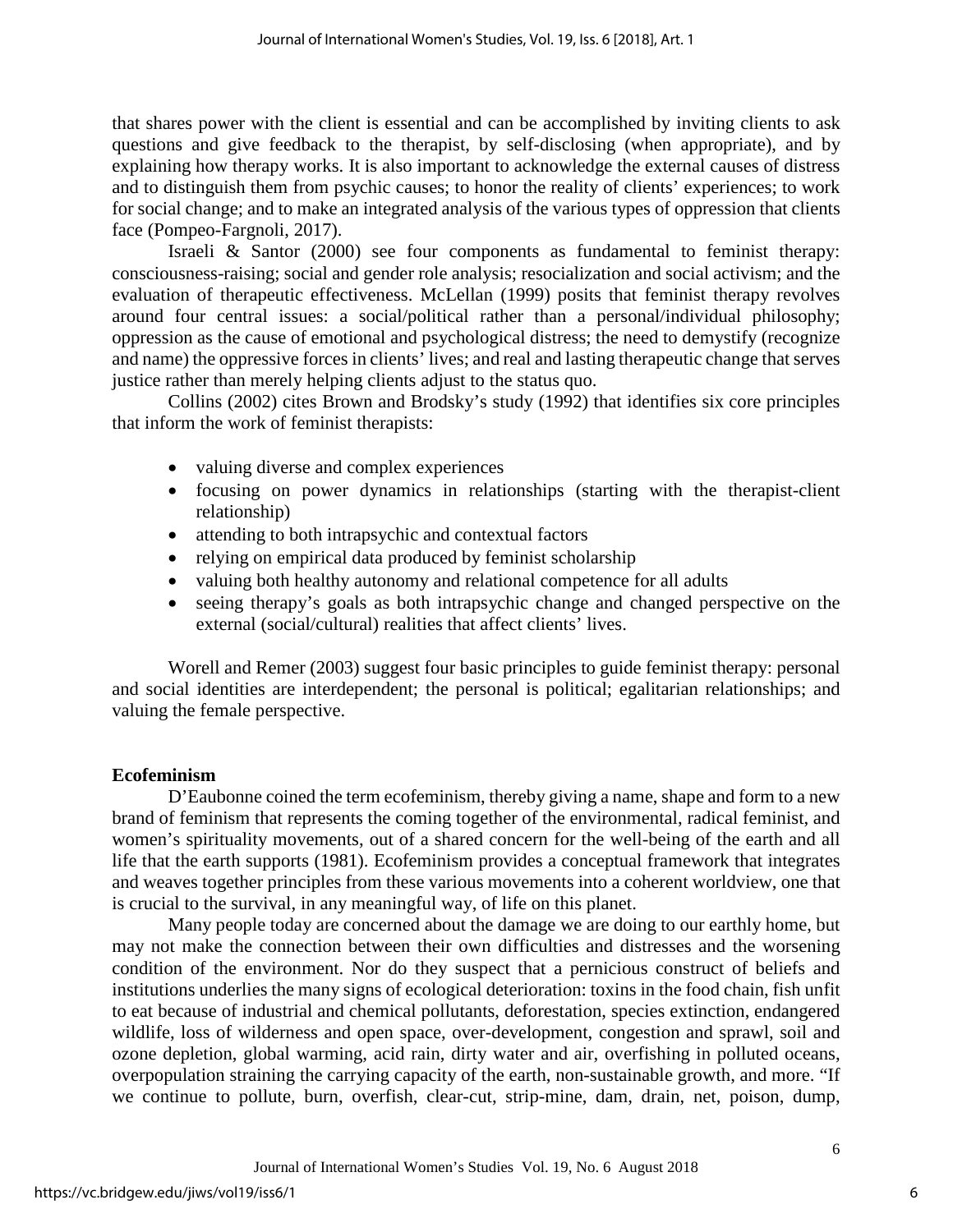exterminate, develop, fly, drive, and procreate at our current rate, we will inevitably precipitate a global disaster" (Hunter, 2003, p. 8).

Ecofeminism connects these alarming trends and the ecological calamity they threaten to produce to the oppression of women and the suppression of feminine energy and consciousness (Johnson, 1990). Its central point of analysis is the structure of patriarchal, male-centered culture. Based on domination and control, androcentric patriarchy requires the exploitation of women, abuse of the environment, militarism, destructive technocracy, and rampant consumerism. Ecofeminist theory emphasizes and, in fact, begins with what is seen as the inextricable link between the many and varied types of violence against women and the contempt with which humans treat the earth. "Ecofeminists believe that we cannot end the exploitation of nature without ending human oppression, and vice versa" (Birkeland, 1993, p. 19).

A central tenet of ecofeminism is that the personal problems women face and the degradation of the natural world must be seen in the context of a socio-political culture that denigrates both women and nature and subordinates feminine consciousness in favor of a masculine value system based on fear and aggression. It begins with the realization of the "parallel in men's thinking between their 'right' to exploit nature, on the one hand, and the use they make of women, on the other" (Salleh, 1989, p. 27).

Birkeland (1993) describes ecofeminism as "a value system, a social movement, and a practice, but it also offers a political analysis that explores the links between androcentric and environmental destruction" (p.18). She goes on to enumerate nine basic precepts that build upon both ecological principles and feminist thought. Among these are the intrinsic value of nature based on an ethic of reciprocity and harmony with ecosystems and awareness of the interconnectedness of all life. Social transformation from structures of domination and control to egalitarian forms of organization is necessary as well, as is the integration of false dualisms that separate, divide, and encourage exploitation and abuse. Also crucial is the disruption of patriarchal institutions by rejecting the hierarchical, mechanistic, power-based values upon which they are based and by rebalancing the masculine and feminine within them and in ourselves (p. 20).

#### **The Influence of Ecofeminism**

Although the term ecofeminism was coined by D'Eaubonne in 1974, the preponderance of publications about ecofeminism date from the late 1970s through the 1990s. Since then, there has been a paucity of research and published pieces on the subject. Several trends shed light on possible reasons for this lack of development of ecofeminist theory. Faludi (1990) thoroughly documents the backlash against feminism as a result of its success in changing many of the conditions which afflicted women in a male-dominated society. Similarly, corporate interests fuel public mistrust of environmentalists due to profit motives that are often at odds with environmental stewardship. Economic imperatives drive business decisions and advertising (Buzzell & Chalquist, 2009). Thus, the word "feminism" has taken on negative connotations or become anathema to some people; ecology-minded citizens are demeaned and ridiculed with epithets such as "tree-huggers". Such memes may have had a chilling effect on ecological and feminist writing, the two theoretical branches of ecofeminism.

Another possible reason for the waning interest in ecofeminism in this century is that after the trauma of 9/11/2001, attention turned to the Middle East and more feminist writing was directed toward examining the status and treatment of women in other parts of the world where women's oppression was greatest. Feminism became more focused on global feminism and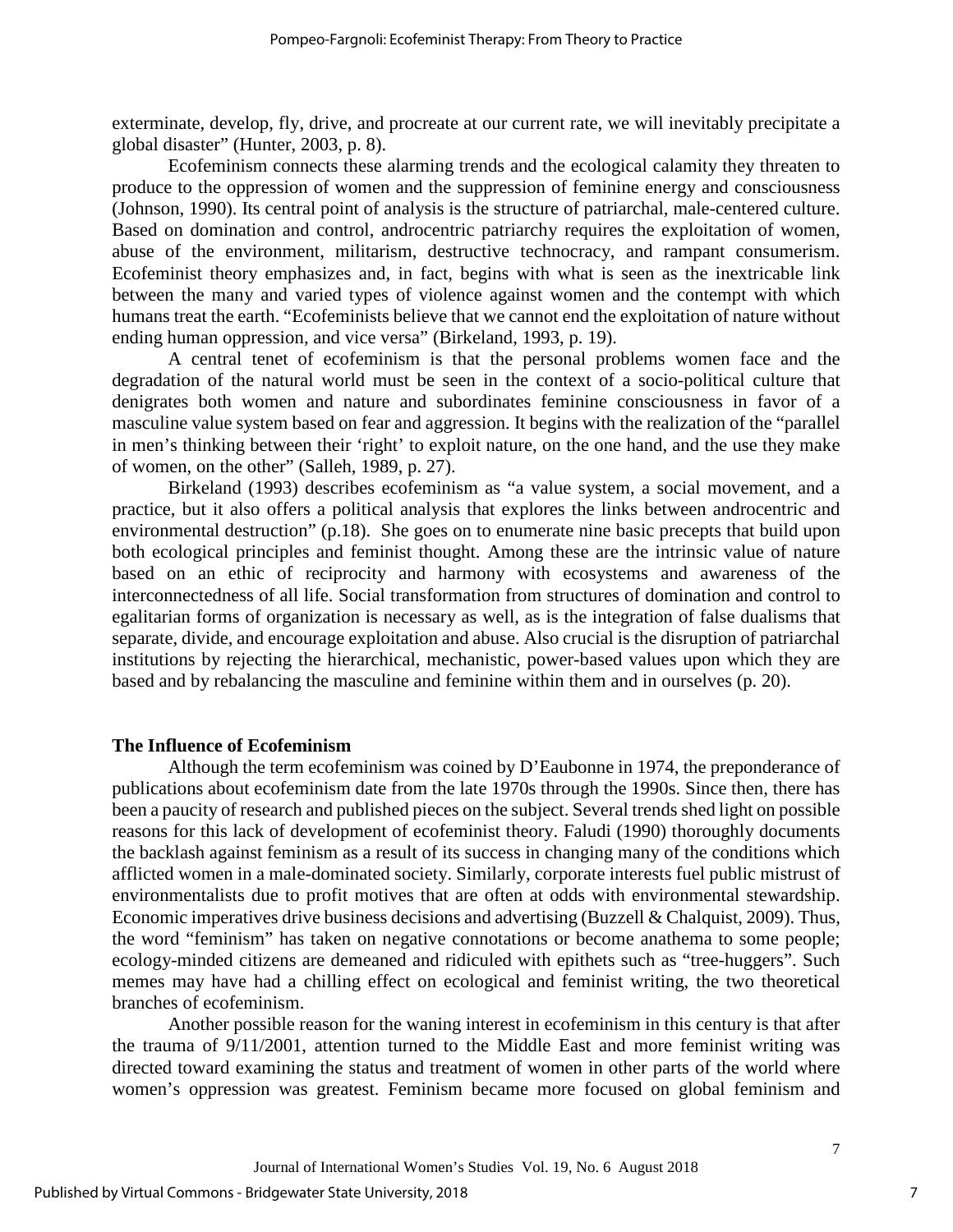ecofeminism was largely overlooked. Due to these various forces, ecofeminism lost momentum and ecofeminist theory has not developed as hoped.

Nevertheless, courses based in part or wholly on ecofeminist thought are being offered in institutions of higher education (Holloway, J.A., et. al. , 2014; Ludlow, J., 2010) and ecofeminist analysis has been applied to other fields of study such as marketing (Stevens, L, et. al., 2013).

A graduate counseling course on gender taught by an author of this article reveals how effective the backlash against feminism has been. When the mostly millennial female students are asked if they are feminists, no more than a few hands are raised, usually quite tentatively. But when asked how feminist principles coincide with their own beliefs, there is overwhelming agreement with them. Similarly, an assignment in this author's graduate course on ecotherapy requires students to interview counselors to determine how ecotherapy fits into their practice. Most students reported that the counselor/therapist they spoke with had no knowledge of ecotherapy. After hearing the students' description of ecotherapy, however, it became evident that they were indeed using many of the methods in their practice—mindfulness, nature walks, and one memorable technique co-created with a client who was grieving the loss of a loved one. This particular healing activity allowed the client to express her feelings and thoughts through letters to the deceased and to be comforted and connected to nature and new life through the planting of a tree over the letters (Freire, 2015). The therapist's collaborative approach and the fostering of the client's reciprocal, beneficial relationship with the natural world demonstrate an ecofeminist mindset that was the basis for effective counseling.

Ecofeminist analysis is useful in fields beyond counseling and that despite forces that impede the momentum of ecofeminist ideas, they still have taken root somewhat, though they are not always recognized or labeled as such. Students who proclaim "I'm not a feminist but..." and counselors unfamiliar with the term ecotherapy may have incorporated elements of both into their frames of reference.

#### **Ecofeminist Therapy and Counseling**

An ecofeminist perspective is highly compatible with the helping professions and is probably even essential to authentic healing. In short, ecofeminism is a holistic value system in which "values and action are inseparable: one cannot care without acting" (Birkeland, 1993, p.19). When applied to the work of counselors and therapists, "acting" means adopting a therapeutic approach that can serve and support caring. Dinnerstein (1976) provides a compelling rationale for the development of an ecofeminist approach to counseling and therapy: "There is, in fact, some basic pathology shaping our species' stance toward itself and nature, a pathology whose chances of killing us off quite soon, if we cannot manage to outgrow it first, are very good indeed" (p. 4). Despite the urgency of changing our attitudes and actions regarding nature, humans do not seem to be rising to that challenge, as noted by other authors: "Nevertheless, polls indicate that most people at the turn of the 21st century would appear to be largely in denial about the scale and seriousness of the ecological damage being done right now...Denial was, and is, somehow still in vogue" (Hunter, 2003, p. 5). Related to denial is the phenomenon of "psychic numbing" (Lifton, 1979) in which individuals exhibit zombie-like reactions to events. With their senses dulled and their understanding of reality impaired by patriarchal thinking, people are able to tolerate and even participate in activities that place their own emotional and physical well-being in jeopardy and hasten environmental collapse. Thus, "the environmental crisis is unlike the myriad of natural disasters for it is a crisis of the maladaptive behavior of people" (Pilisuk, 2001, p. 35). If this were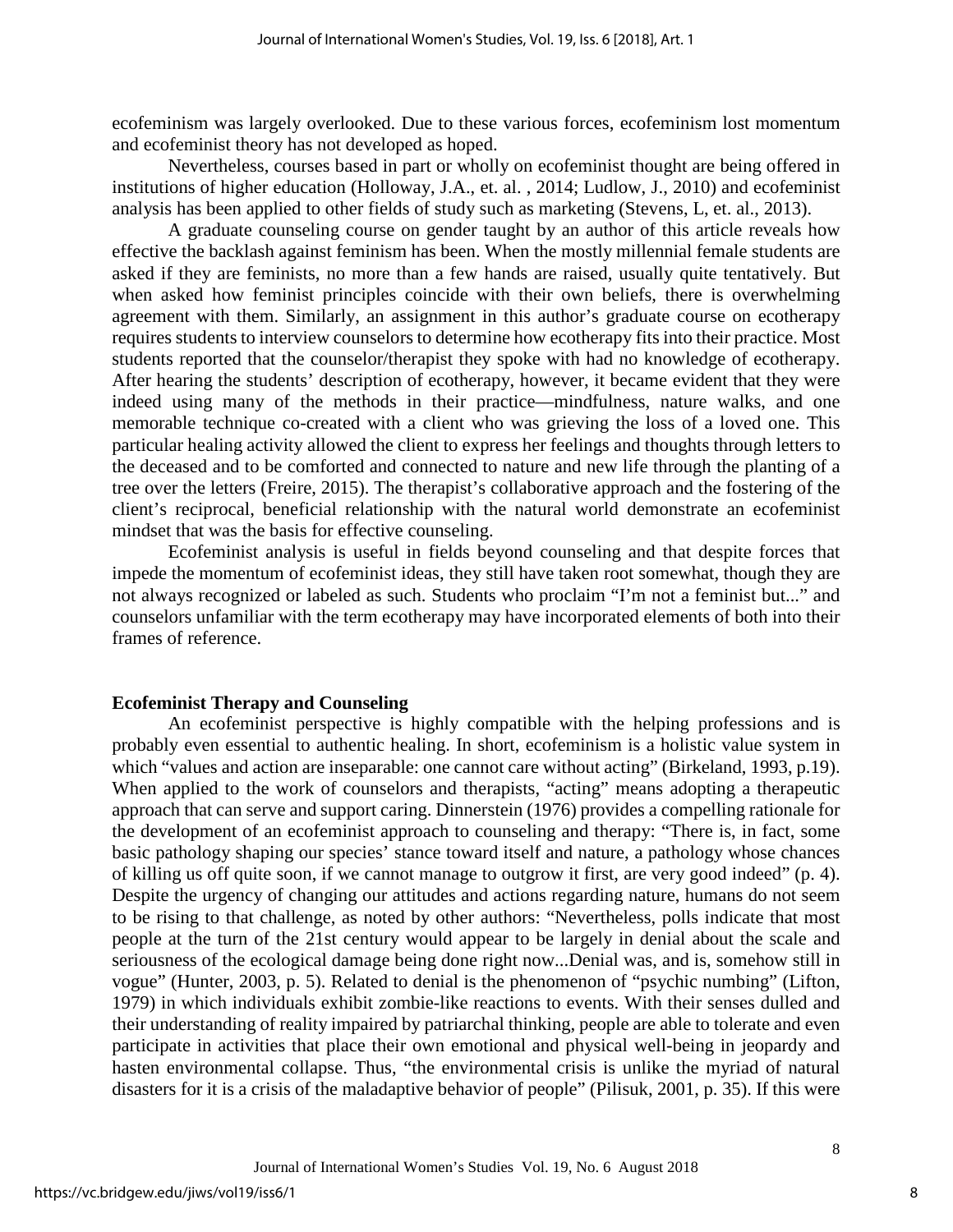so, it would be unethical for counselors and therapists to ignore how their clients' problems and actions could be connected to the plight of the earth.

The task of the ecofeminist therapist/counselor, therefore, is to expose and free ourselves of malignant mindsets that underlie a plethora of psychological problems, physical ailments, addictions, disorders and dysfunctions that threaten the health and well-being not only of our human clients but of the biosphere itself (Roszak, et al., 1995). Ecofeminist counselors can help clients to make the interconnections among their personal suffering, the suffering of the planet, and social oppression. They can help them to work through the emotions that block the energy needed to take creative action in the world and begin the processes of their own healing and healing the earth.

At the heart of ecofeminist therapy is a concern with disturbed relationships of all kinds: among humans, between the sexes, with the natural world, with one's self, and with the spiritual realm. It seeks to foster relationships that are egalitarian, respectful, caring, reciprocal, responsible, and compassionate. Because the human relationship to the earth is replicated in other relationships, an ecofeminist approach to counseling and therapy helps clients to recognize the connections between their own personal problems and the problems of the planet, and the distorted thinking that feeds both. Crucial methods include power analysis and sex role analysis that problematizes relationships based on dominance and control; consciousness-raising about androcentric assumptions and their effects on the earth and people's lives; validation of female experience and valuing female perspectives; reframing that focuses on the strength and resilience of feminine energy; and developing reciprocal nurturing practices, beginning with nurturing and being nurtured by the natural world.

Ecofeminist therapists, for example, might view obesity, anorexia, and bulimia as consumption disorders resulting from a corporate consumer culture that promulgates a multitude of pathological attitudes about women's bodies, female roles, the use, distribution and waste of the earth's resources, and the most essential processes that sustain life, both physical and spiritual. Ecofeminist counseling and therapy would focus on exploring these aspects and connecting the individual's behaviors with forces in a society that tolerates and even encourages eating disorders and other addictions (Pompeo, Kooyman, & Pierce, 2014). "Strategies for restoring a healthy sense of self, body and relationship to others" would include developing alternative nurturing behaviors such as pet therapy, gardening, land restoration, composting—activities that heal "the earth's body as a parallel to healing one's own" (Reibel, 2001, p. 51).

#### **Guidelines for Ecofeminist Counselors**

An ecofeminist approach to counseling and therapy could be considered a necessary, perhaps urgent, response to the problems confronting humanity as well as the non-human world. Ecofeminist theory offers the conceptual assistance to help counselors reframe their practice just as ecotherapy offers its orientation and methods to engage in an effective helping relationship. The human, social, and ecological problems of the 21st century require that counselors expand their scope of understanding to include these eco-perspectives in their therapeutic work. Furthermore, psychotherapeutic professionals have a special responsibility in our time to shape new criteria of sanity and mental health (Roszak, 1995). The old criteria of sanity and mental health was presupposed to be accurate, even when it was fabricated in a society where our male children are strongly pulled towards imaginings of conquering land, women and other nations. They are told that in order to be great, they must be separate from others. In fact, it has been noted that man's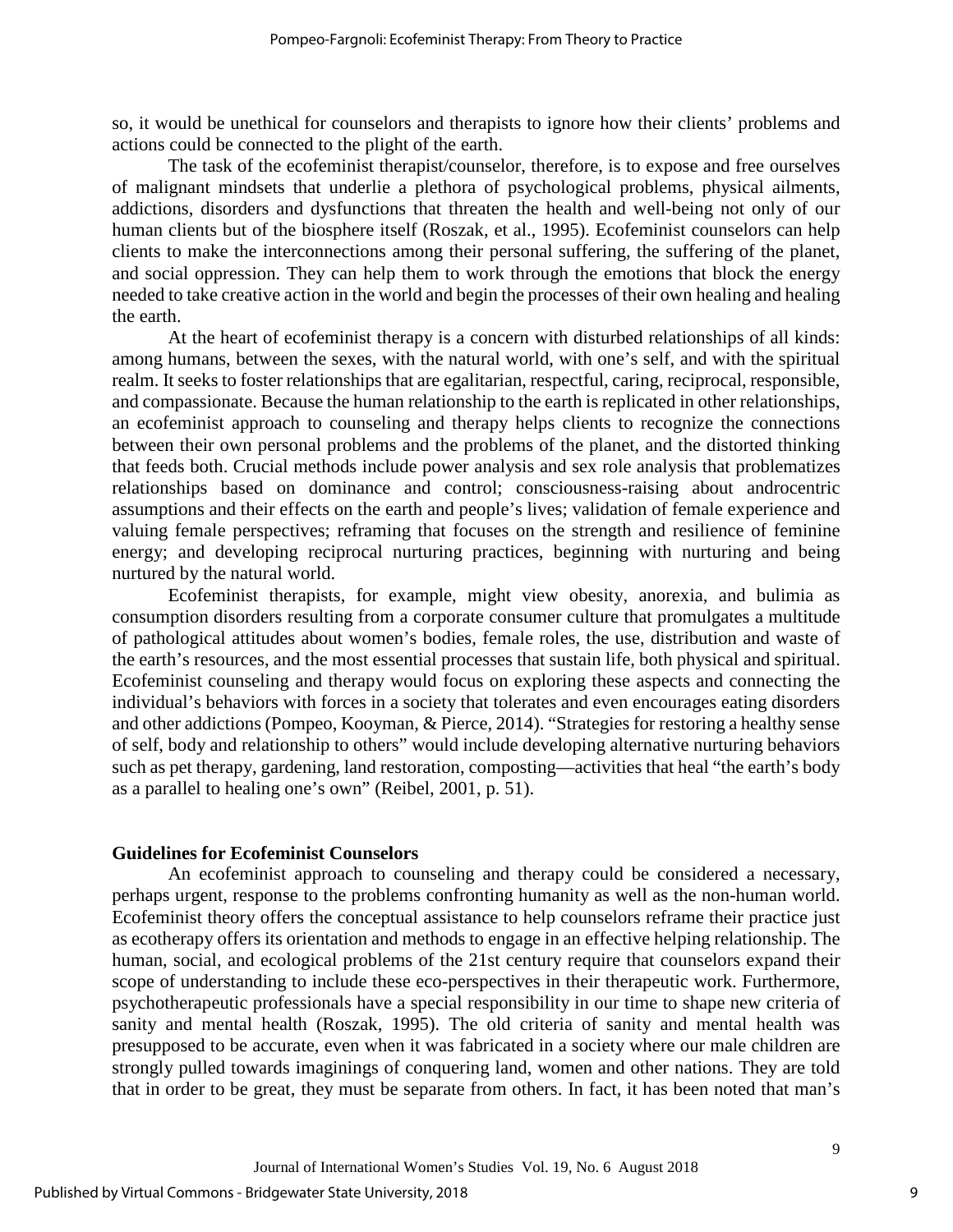push to be separate can be traced back to the beginnings of life (Chodorow, 1997). The belief of finding wholeness and self-healing apart from our planet mirrors androcentric ideals and undoubtedly lies at the root of our environmental dilemma (Roszak, 1992). A new criteria for mental health and sanity must be drawn. As such, the following guiding values are presented as suggestions for consideration as a springboard for future development:

- The personal is political and ecological. Connect personal problems to political structures and systems of domination that exploit the environment and oppress certain groups of people
- Exposing and challenge androcentric cultural assumptions and the effects of the technoconsumer culture on human physical and mental health and the health of the planet
- Reframe pathology to show the adaptive aspects of clients' behavior
- Distinguish external/sociocultural from internal/psychological causes of distress
- Value, model, and foster reciprocal, egalitarian relationships through appropriate selfdisclosure, power analysis, and demystifying the counseling process
- Value multiple female perspectives and women's diversity
- Validate women's experience and strengths
- Encourage ecological spirituality and transcendent experience
- Value the natural world through reciprocal nurturing and healing
- Care for nature and be receptive to the healing and nurturing powers of nature
- Transform feelings of anger, pain, grief, and despair into personal and collective/community action for cultural change

# **Case Study**

The case study demonstrates how identification with natural phenomena and the development of ecological mindfulness can lead to psychological breakthroughs in the course of ecofeminist therapy.

# **Fostering Relationship Connections**

Emma, a bright 20-year-old Hispanic college woman, presented for counseling with selfdescribed family and relationship problems. Emma also suffered from low self-esteem, depression, and anger-management issues. Living in a large urban city with her mother, father, and younger brother, she described her relationship with her family as rocky and reported that she was "always angry at them." Her romantic relationships were also constantly being shattered by her anger. She usually could not even remember what the fights were about, but knew that the amount of anger that seemed to "explode" from her and onto them was not healthy. Emma also had difficulty talking about her feelings and emotions and instead had developed the unhealthy coping mechanism of lashing out to others when she felt painful emotions.

From an ecofeminist perspective, Emma's counselor worked with her to bring about awareness of how society was impacting her. Emma was able to find her inner voice as she realized that most of her anger was based in her feelings of invalidation for her struggles as a woman. Within her family and society, Emma felt that she was devalued compared to males. She also felt resentment that her family expected her to follow traditional and cultural feminine roles, such as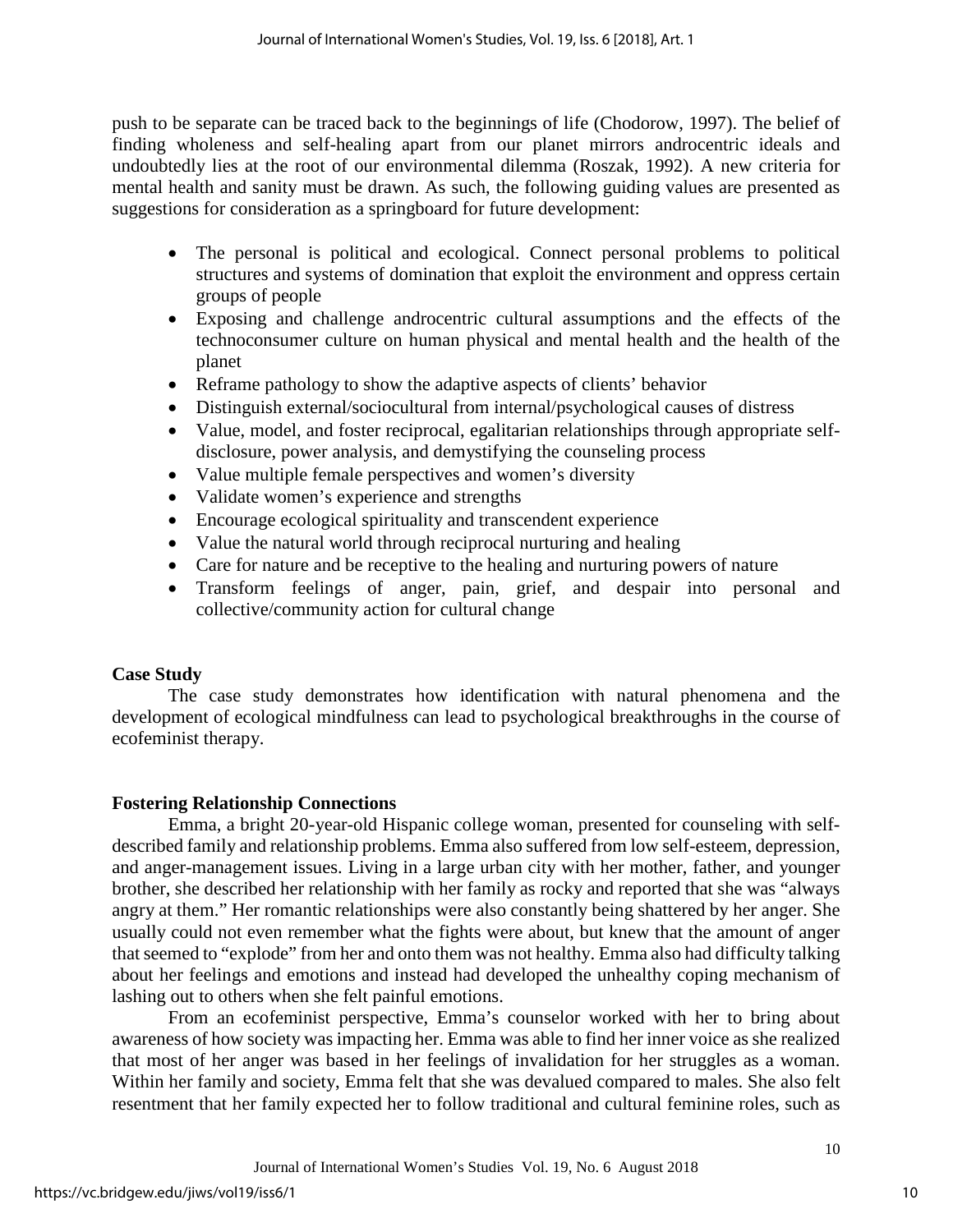cooking and cleaning within the household. From there, she expressed her anger that these expected roles were also the least valued roles, based in a masculine value system. The impacts of this had been causing Emma psychological stress and anger. Finally allowing herself to express these inner emotions and receive validation for her feelings within the session, was cathartic. Emma and her counselor began to work towards ways that Emma could express her inner voice within her life and expand her identity beyond the roles that society expected her to maintain.

As Emma had a history of unstable relationships in her life, her counselor also worked to create an atmosphere of stability and safety within the counseling session. Building this counselorclient relationship was an integral part of therapy, so that Emma could trust her counselor enough to open up about her feelings and emotions. The counseling session began to serve as a microcosm of the outside world so that Emma could begin to feel what it was like to trust someone.

Emma also gained the awareness that she had been causing relationship disconnections in her life as a defense to prevent relationship pain. By operating from an ecofeminist perspective, Emma's counselor knew that many women come to counseling burdened by their defensive disconnections that may have previously served them well in navigating a patriarchal culture. From a Relational-Cultural Therapy perspective, Emma's counselor helped her to realize the importance of relationships and how women define themselves through their relationships. Therefore, working to identify healthy and growth fostering relationships, and maintaining these connections, were additional key component of her therapy.

To further support Emma's work regarding her relationship trust issues, her counselor employed nature as a tool. Emma responded very well to analogies brought forth by her counselor that involved nature and trust. One particular analogy that Emma connected with was that of a local park in which Emma's counselor described a place where over time the squirrels had learned to trust people enough so that as patient people sat holding out peanuts, the squirrels would come up to them –albeit cautiously—and take the peanut from their hands. It was also described how this trust of the squirrels developed slowly, and in steps over time. The relationship had healthy boundaries and was mutually satisfying. Emma connected with this example and was able to relate to how the squirrels originally felt (cautious, scared) but also how she desired relationships.

As healing progressed, Emma began to describe her own metaphors connected with nature. She described her feelings just prior to one of her "anger explosions," comparing her feelings to what a "volcano in nature must feel like before it explodes." This connection with a force of nature proved to be a significant insight, setting a new path for her therapy: her emotions became a part of her that she could better understand and begin to work toward understanding. She realized that within herself, like this volcano within nature, had pressure building up, and the outcome was disastrous to herself and her relationships. Creating this connection with nature allowed her to have a better awareness and understanding of her own emotional journey and the consequences of her negative coping strategies. She realized that for years she had been burying her feelings of low self-esteem and depression. Layers upon layers of hurt deep within herself had erupted like a volcano based in her anger towards society's devaluation of women and the horrific treatment of nature, which she witnessed examples of every day in her urban city.

Emma realized that her healing needed to occur through change. As such, it was Emma's idea to explore ways that she could serve as an advocate for other women and for nature. Through her own healing journey she felt compelled to speak to the strength that each woman possesses, understanding that while this power may be suppressed, subordinated, or ignored, she nonetheless had it within herself to alter the course of her life.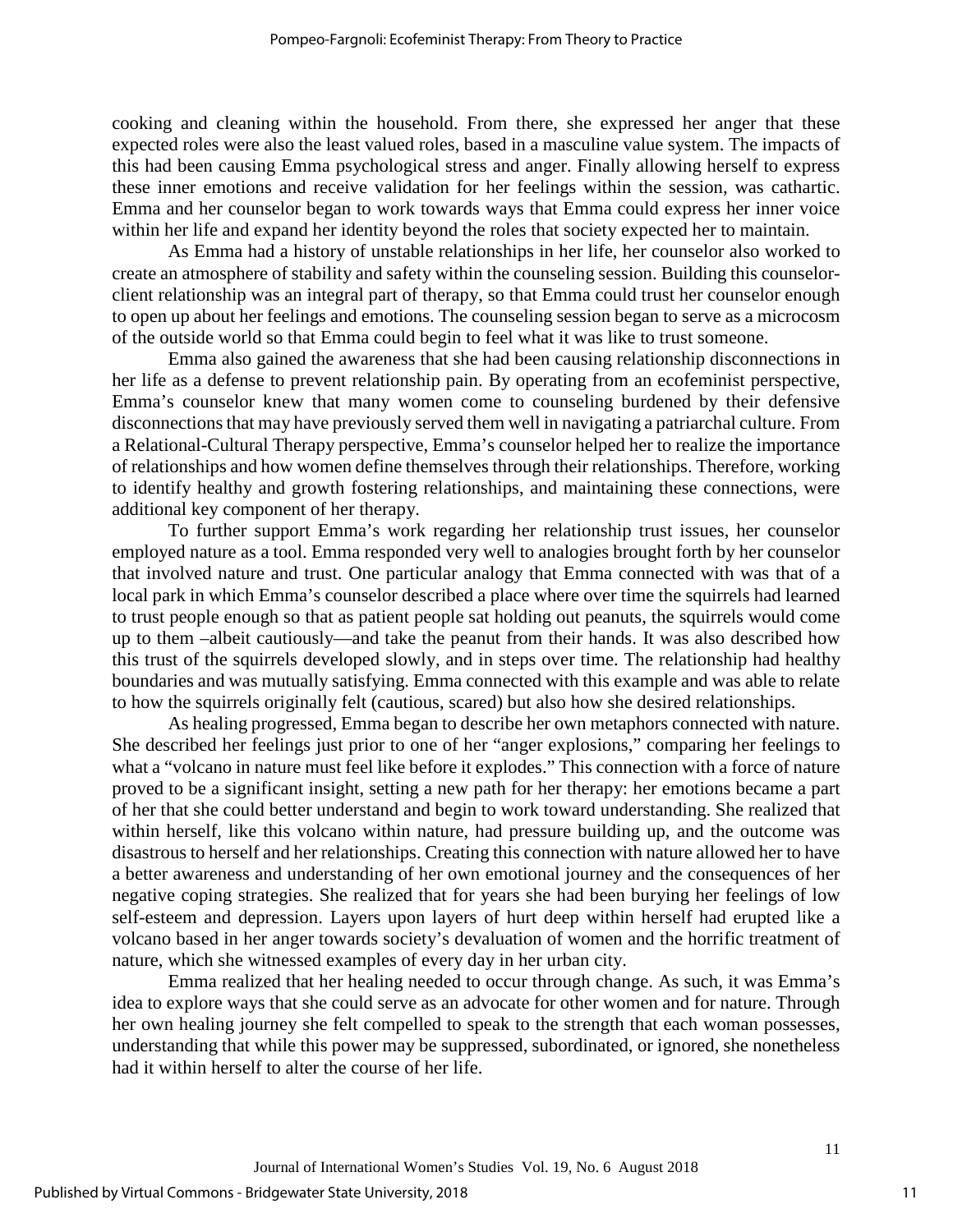#### **Bringing Clients into Nature**

Bringing clients in*to* nature is illustrated by the following brief example as to the "why" and "how" a therapist may choose to physically bring the session into nature.

Julia, was a 22-year-old college senior and star lacrosse player who sought help at the college counseling center following her father's sudden and unexpected death. Having had a close and positive relationship with her father, Julia was having difficulty accepting his death, and struggling with her feelings of loss and grief.

Her father's absence at the lacrosse games he had faithfully attended was particularly painful for her; remembering his "cheering for me the loudest and always sitting in the same seat on the bleachers" brought back bittersweet memories for Julia. Although the sport and her fellow team members were a great source of comfort and support in her bereavement, Julia had avoided looking at the now-empty bleacher seat that her father had occupied.

After struggling academically and socially following her father's death, Julia realized that she needed professional help. Julia and her counselor worked together for months to help her through the grieving process. Some sessions involved Julia realizing that she did not need to hide her emotions in order to appear strong and to be her mother and brother's sturdy "rock." Julia realized that she too, deserved to mourn. Some sessions involved Julia simply having a safe place where she could let her emotions—sadness, anger, loss, fear—out without fear of embarrassment or judgement. Julia and her counselor worked together for months. One specific therapeutic piece that Julia was working on outside of the session was that of a photobook/journal of her and her father. Working on this, which included photos of her and her father with private messages to him scattered throughout, was very therapeutic for Julia.

As the one year anniversary of her father's death approached, Julia's counselor chose to incorporate ecotherapy into the session, as she asked Julia if she would like to schedule her weekly counseling session on that specific day and then meet outside, on the lacrosse field. Julia happily agreed, welcoming the support of her counselor on that difficult day and to have a session in a place that was so special and memorable for her.

When the day came, it was a beautiful, sunny day. Julia and her counselor arrived at the empty lacrosse field at the same time and smiled to one another—as their mutual knowledge of the progress Julia had made throughout counseling was conveyed between them without a word spoken. Julia had also brought the completed memory book that she had made for her father. Sitting on the ground in the middle of the quiet, peaceful field, feeling the warm May breeze, Julia allowed herself to be comforted and nurtured by nature in an outdoor space where she felt closest to her father. She shared the memory book and her written words to her father, with her counselor. She shared pictures of her father and began to tell humorous stories about him, laughing for the first time since she had been in counseling. Then, she paused and her eyes moved from the pages of the book to the stands of the field. For the first time since his death, she was able to look up at the seat her father had cheered from many times. Being outside, in this natural setting, was extremely cathartic. After taking a deep breath, Julia smiled, seeming relieved and peaceful. At that moment, a colorful butterfly landed two feet away from where she was sitting. In this moment, nature brought her a kind of spiritual comfort. Julia then expressed the healing power of nature in these words: "I miss my dad, but I know it's going to be okay."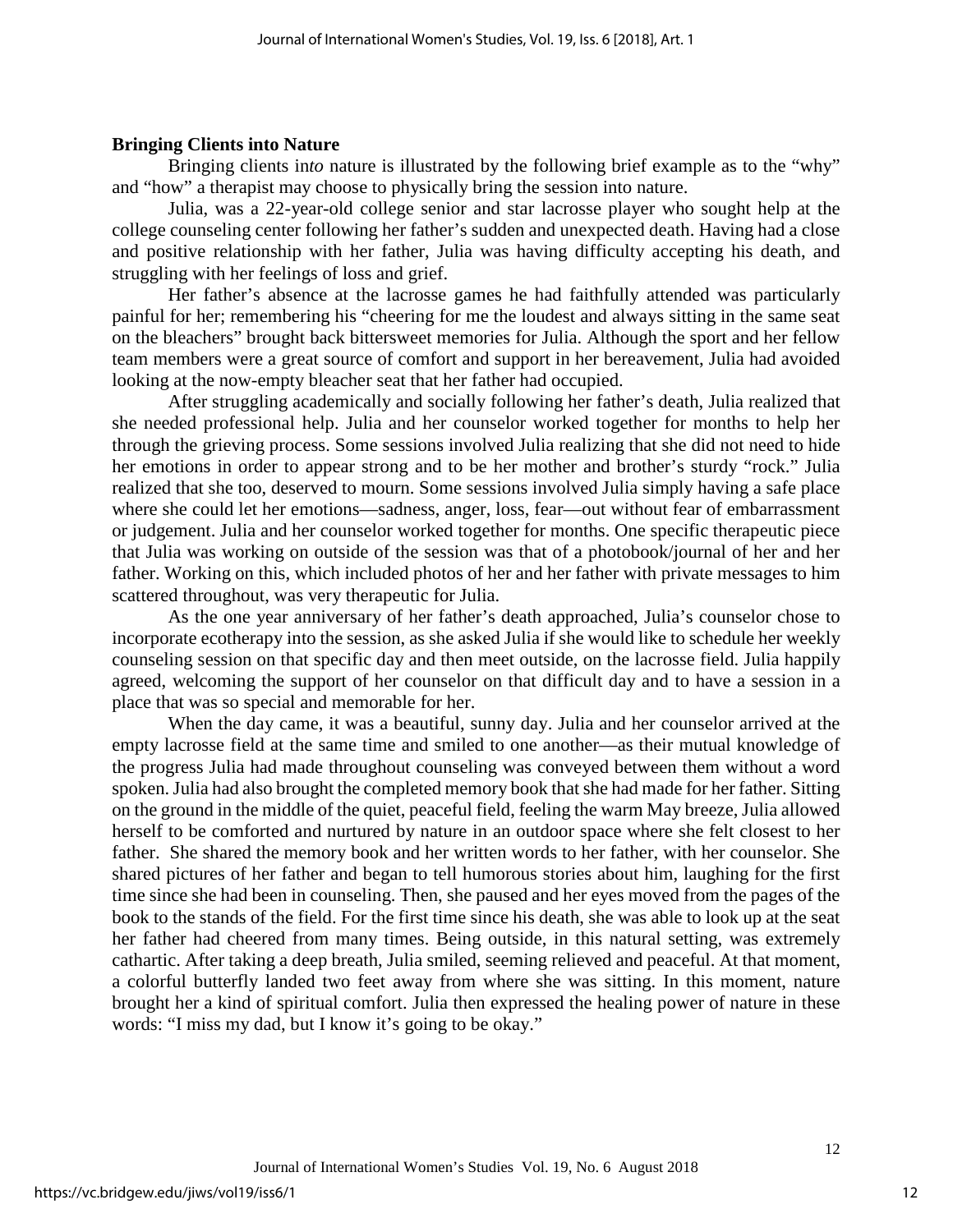# **Conclusion**

The healing professions have an important role to play in shaping the psychological paradigm of the twenty-first century. Many of the problems that clients present in counseling are indeed linked to a dominant worldview responsible for defiling the earth and degrading women. Ecofeminism and ecotherapy offer a compelling alternative paradigm that values and fosters harmonious relationships—with self, with other humans, and with the natural world. A therapeutic approach based on ecofeminist principles can help to raise consciousness about the socio-political roots of problems, both personal and planetary, and bring about profound cultural change. By embracing this challenge, counselors and therapists can contribute greatly to preserving the life and health of the planet and its inhabitants, but the task requires a fresh look at the counseling profession and a shift in the therapeutic paradigm within which it functions.

As counselor educators continue to instill the skills needed in a new generation of counselors, bringing an awareness of new forms of therapies and new client issues is crucial. Teaching counseling students about alternative approaches such as ecofeminism and ecotherapy will only better prepare them with a full "counseling toolbox" of strategies. As each client is different, and comes to session with unique histories, diversity, and concerns, being equipped with a multitude of approaches is vital. Furthermore, counseling supervisors should have awareness into these modalities as they support, train, and oversee novice counselors. As clients will continue to present with new concerns, we must be prepared to meet them where they are—by counseling with new awareness, knowledge, and skills in an ever-changing world.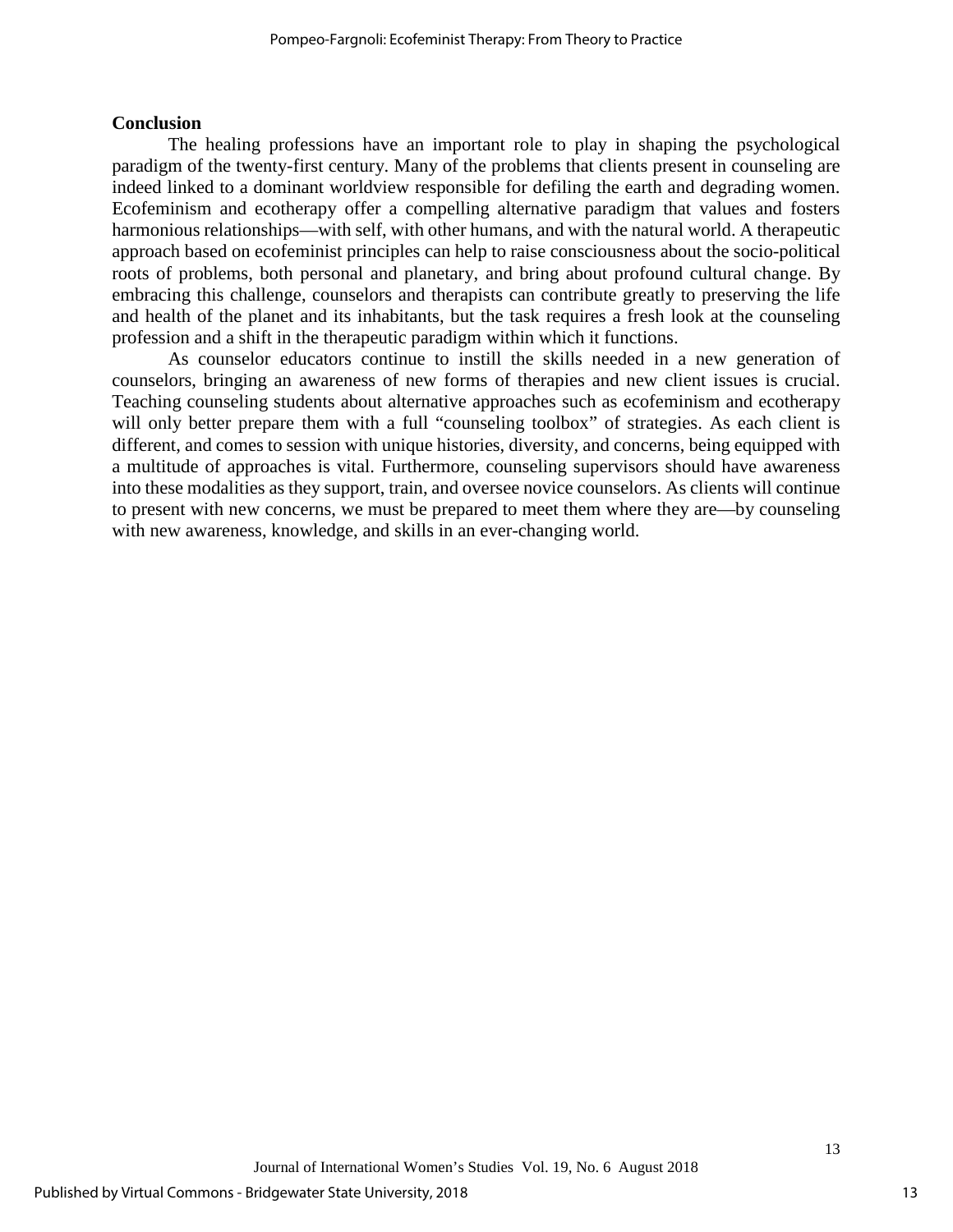# **References**

Bernard, T. & Young, J. (1997). *The ecology of hope.* East Haven, CT: New Society Publishers.

- Birkeland, J. (1993). Ecofeminism: Linking theory and practice. In G. Gaard (Ed.), *Ecofeminism: Women, animals, nature.* (pp.13-59). Philadelphia: Temple University Press.
- Bronfenbrenner, U., & Ceci, S. J. (1994). Nature-nurture reconceptualized in developmental perspective: A bioecological model. *Psychological Review*, 101, 568-586

Brown, L. R. (1995). Ecopsychology and the environmental revolution: An environmental foreword. In T. Roszak, M. Gomes & A. Kanner (Eds.), *Ecopsychology: Restoring the earth, healing the mind* (pp. xiii-xvi). San Francisco: Sierra Club Books.

- Brown, L.S. & Brodsky. (1992). The future of feminist therapy. *Psychotherapy 29*(1). 51–57.
- Buzzell, L. & Chalquist, C. (2009). *Ecotherapy: Healing with nature in mind.* San Francisco: Sierra Club.
- Chawla L. (1998). Significant life experiences revisited: A review of research on sources of environmental sensitivity. *Environmental Education Research. 4,* 369–382.
- Children and Nature Network (2010). *Building a movement to reconnect children and nature.*  Retrieved April 27, 2014, from http:// [www.childrenandnature.org](http://www.childrenandnature.org/)
- Chodorow, N. (1997). The psychodynamics of the family. In Nicholson, L., *The second wave: A reader in feminist theory (*pp. 181-219), New York, NY: Routledge.
- Clinebell, H. (1996). *Ecotherapy: Healing ourselves, healing the earth*. NY: Haworth Press.
- Cohen, M. (1997). *Reconnecting with nature.* Corvallis, OR: Ecopress.
- Collins, K. A. (2002). An examination of psychotherapy in North America during the 1980's. *Guidance and Counseling, 17*(4), 105-112.
- D'Eaubonne, F. (1981). La feminisme ou la mort. In E. Marks & I. de Courtivron (Eds.), *New French feminisms: An anthology* (pp. 64-67, 236). NY: Schocken Books.
- Devall, B. & Sessions, G. (1985). *Deep ecology: Living as if nature mattered.* Salt Lake City: Peregrine Books.
- Dinnerstein, D. (1976). *The mermaid and the minotaur.* NY: Harper & Row.
- Egan, C.V. (2006, April 24). Sidewalks can make a town a neighborhood. *Newsweek.*
- Eisenstein, H. (1983). *Contemporary feminist thought*. Boston: G. K. Hall.
- Faludi, S. (1991). Backlash: The undeclared war against American women. NY: Crown.
- Freire, J. (2015). Reflections (on ecotherapy). Unpublished paper.
- Gray, E. D. (1982). *Patriarchy as a conceptual trap.* Wellesley, MA: Roundtable Press.
- Hill, M. & Ballou, M. (1998). Making therapy feminist: A practice survey. In M. Hill (Ed.), *Feminist therapy as a political act* (pp.1-16). Binghamton, NY: Haworth Press.
- Hillman, J. & Ventura, M. (1992). *We've had 100 years of psychotherapy and the world's getting worse.* NY: HarperCollins.

Holloway, J. A., Murray, J., & Okada, R. (2014). Ecopsychology and relationship competency: The empowerment of women graduate students through nature experiences. Women and Therapy 37, 141-154.

Hunter, R. (2003). *Thermageddon: Countdown to 2030.* New York: Arcade Publishing.

- Israeli, A. L. & Santor, D. (2000). Reviewing effective components of feminist therapy. *Counseling Psychology Quarterly 13(*3), 233-247.
- Johnson, R. (1990). *Femininity lost and regained.* NY: Harper & Row.
- Kellert, S. R. (2002). Experiencing nature: Affective, cognitive, and evaluative development. In: Kahn P, Kellert S, editors. *Children and nature: Psychological, sociocultural, and evolutionary investigations*. Cambridge: MIT Press; 2002. pp. 117-152.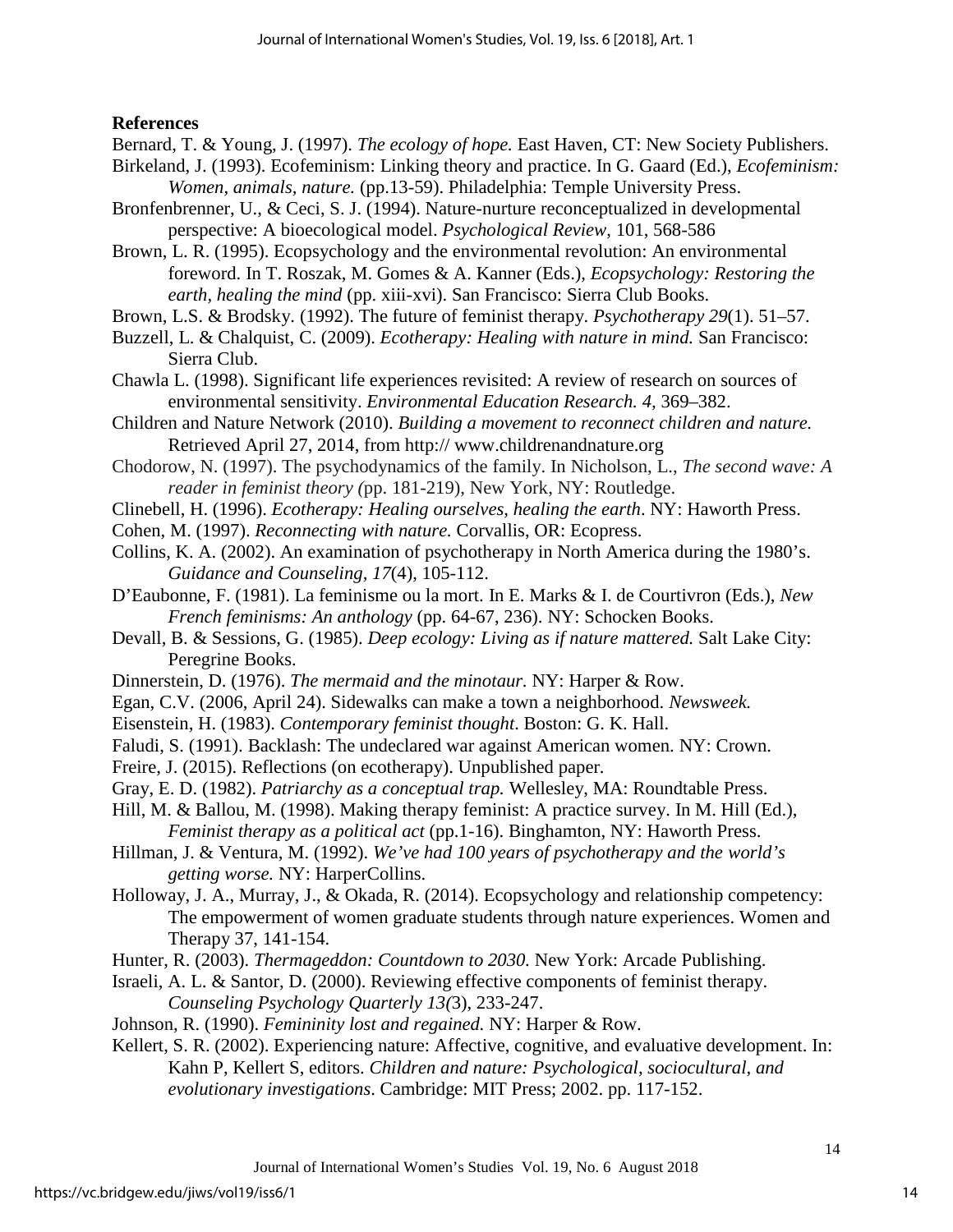- King, U. (1989). *Women and Spirituality.* MY: New Amsterdam.
- Langer, C. L. (1996). *A feminist critique.* NY: HarperCollins.
- Lifton, R. J. (1979). *The broken connection: On death and the continuity of life.* NY: Simon and Schuster.
- Louv, R. (2005). *Last child in the woods.* Chapel Hill, NC: Algonquin Books.
- Ludlow, J. (2010). Ecofeminism and experiential learning: Taking the risks of activism seriously. Transformations: The Journal of Inclusive Scholarship and Pedagogy 21(1), 42-59.
- Macy, J. (1991). *World as lover, world as self.* Berkeley, CA: Parallax Press.
- McLellan, B. (1999). The prostitution of psychotherapy: A feminist critique. *British Journal of Guidance & Counseling 27*(3), 325-338.
- Naess, A. (1973). The shallow and the deep, long range ecology movement. *Inquiry 16,* 95-100.
- Palmer, K. (2010). Connecting young Americans—of all kinds—with the outdoors. *Wilderness 2010-2011,* pp. 29-30, 62.
- Pilisuk, M. (2001). Ecological psychology, caring, and the boundaries of the person. *Journal of Humanistic Psychology 41*(2), 25-37.
- Pompeo, A., Kooyman, L. & Pierce, G. (2014). Counseling college women: The interplay of psychological development, social factors, alcohol, and sexual risk-taking. *Adultspan, 13(1).*
- Pompeo-Fargnoli, A. (2017). Women and relationships. In Schwarz, J. (Ed.), *Counseling women across the lifespan: Empowerment, advocacy, and intervention.* New York, NY: Springer Publishing.
- Reibel, L. (2001). Consuming the earth: Eating disorders and ecopsychology. *Journal of Humanistic Psychology, 41*(2), 38-58.
- Roszak, T. (1979). *Person/planet.* Garden City, NY: Anchor Books.
- Roszak, T. (1992). *The voice of the earth*. NY: Simon & Schuster.
- Roszak, T., Gomes, M., & Kanner, A. (Eds.). (1995). *Ecopsychology: Restoring the earth, healing the mind.* San Francisco: Sierra Club Books.
- Ruether, R. R. (1994). *Gaia and God: An ecofeminist theology of earth healing*. NY: HarperCollins.
- Ruether, R. R. (1975). *New woman, new earth: Sexist ideologies and human liberation.* NY: Seabury Press.
- Salleh, A. (1984). Deeper than deep ecology: The ecofeminist connection. *Environmental Ethics 6(*4), 339-345.
- Salleh, A. (1989). Stirrings of a new Renaissance. *Island Magazine, 8,* 26-31.
- Sandilands, C. (1999). *The good-natured feminist: Ecofeminism and the quest for democracy.*  Minneapolis: University of Minnesota Press.
- Scarce, R. (1990). *Ecowarriors: Understanding the radical environmental movement.* Chicago: The Noble Press.
- Shulman, A. K. (1982). Dancing in the revolution: Emma Goldman's feminism. *Socialist Review, 62,* 31-44.
- Spretnak, C. (1993). Critical and constructive contributions of ecofeminism. In P. Tucker & E. Grim (Eds.), *World Views & Ecology* (pp.181-189). Philadelphia: Bucknell Press.
- Stevens, L., Kearney, M. & Maclren, P. (2013). Uddering the other: Androcentrism, ecofeminism, and the dark side of anthropomorphic marketing. Journal of Marketing Management 29(1-2), 158-174.
- Suzuki, D. (with McConnell, A.) (1999). *The sacred balance.* Vancouver & Seattle: